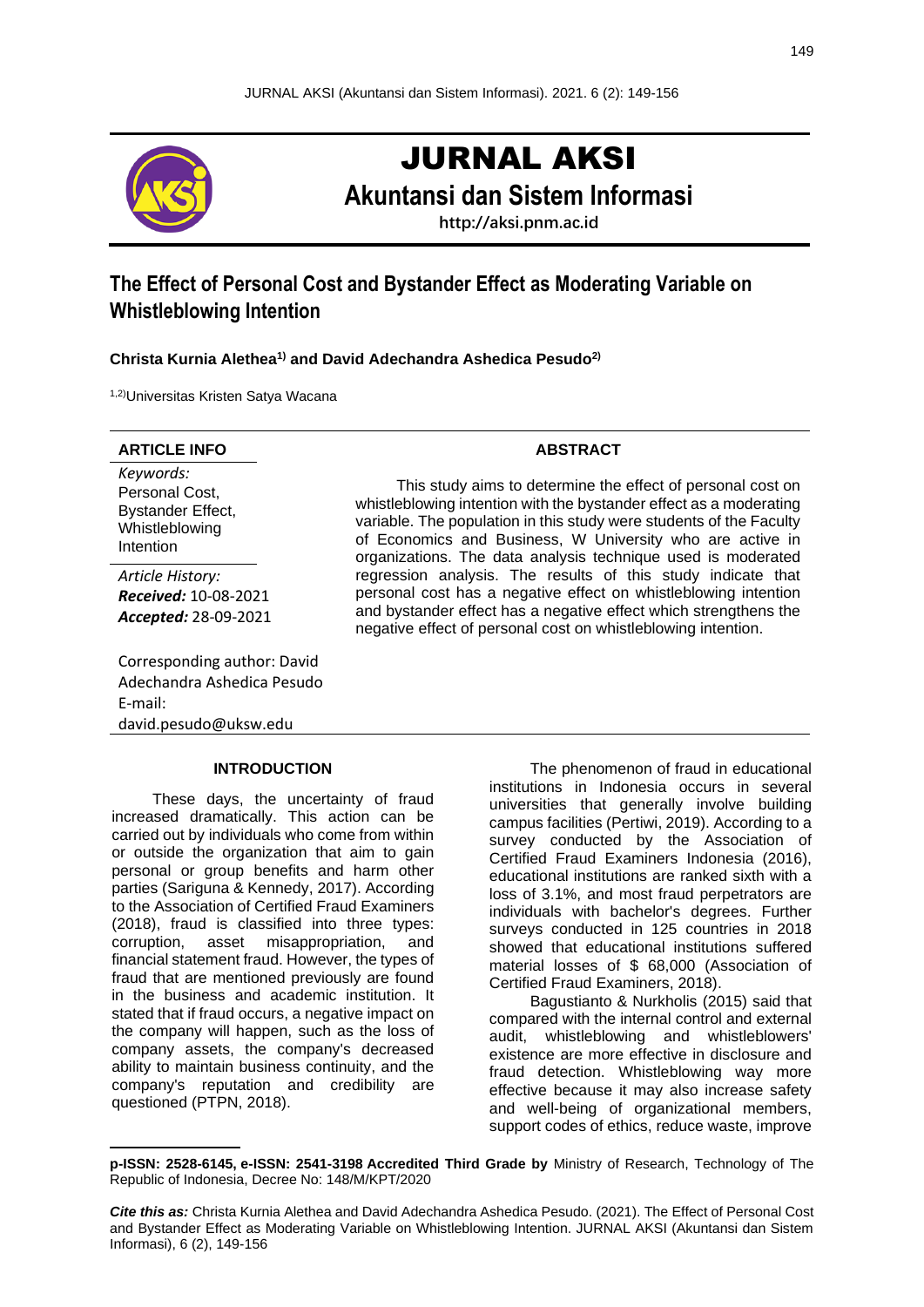morale, help to avoid lawsuit and legal regulation and a whistleblowers provide solutions to organizational challenges (Albrecht, Holland, Skousen, & Skousen, 2018). The rise of fraud cases and the impacts on the business and academic institution make the whistleblowing system need to be developed. The development of whistleblowing system must also be supported by developing a whistleblower protection law. Protection laws are needed to prevent discrimination and dismissal. Early prevention through educational institutions is also essential (Pertiwi, 2020). Prevention of the development of fraud in the world of education is essential to prepare and train undergraduate students to work professionally and ethically in the field of work to choose later.

Someone can do whistleblowing if it is affected by several factors. Several studies have been done to ensure the factors that make someone do whistleblowing. Research that conducted by Bagustianto & Nurkholis (2015) said that one of the factors is personal cost. In that research stated that personal cost has a negative relationship for someone to do whistleblowing. Another research conducted by Brink, Eller, Gan, & Fraud (2014) discuss about the boundary conditions of the bystander effect in an accounting fraud context and it shows that if evidence indicating a fraudulent act is weak, the bystander effect is not found. This research use personal cost and bystander effect to see the effect of both on whistleblowing. National Committee on Governance Policy (KNKG) defines whistleblowing as an act of disclosure of violations that violates the law, unethical or immoral acts and other actions that have the potential to harm stakeholders or organizations committed by employees or organizational leaders to leaders or other institutions that can take action on these violations (Komite Nasional Kebijakan Governance, 2008). Several previous studies mentioned which variables influenced whistleblowing. One of the variables that influence whistleblowing mentioned in a research conducted by Libriani & Utami (2015) is the pressure of obedience and personal cost. Personal cost was explained in the research conducted by Hanif & Odiatma (2017) as the view owned by employees related to the risks or vengeance to be received from the organization that may affect the employee's interest in reporting fraud. It was said that individuals who have low personal costs have the intention to do higher whistleblowing compared to individuals with high personal costs (Libriani & Utami, 2015).

The bystander effect is a decrease in the level of individual involvement in helping others

if they are in a situation or aware of a situation that is happening and classified as a psychological condition called the diffusion of responsibility (Brink et al., 2014). The research conducted by Asiah & Rini (2017) concluded that the bystander effect has a positive influence on the occurrence of financial statement fraud, whistleblowing gives a negative effect on financial statement fraud, and the interaction of bystander effect and whistleblowing does not have a significant effect on the occurrence of financial statement fraud. The bystander effect can reduce the potential for whistleblowing because someone chooses to be just an observer or even chooses to be silent if he/she is aware of fraud.

This study aims to analyze the effect of personal cost and bystander effect as a moderating variable on whistleblowing intention. The object of this study is Universitas X, and the subjects are undergraduate students of the Faculty of Economics and Business at Universitas X, who have been active in organizations. This research uses Universitas X as an object because the researcher wants to develop the previous research using student organizations such as Badan Perwakilan Mahsiswa Universitas and Senat Mahsiswa Universitas. This research use economics and business undergraduate students because they already know about the economic background related to fraud. Moreover, the selection of students as research subjects due to students' current behavior which tends to be egocentric and material oriented (Mulia, 2012). If this tendency is acceptable to have, it will impact the quality of the graduates. They are prepared to enter the work field and will affect business continuity in Indonesia. Hereafter, if we view more deeply, Universitas X students come from various regions with different habits and cultures. These cultural differences can affect how individuals respond to such events as disclosure of fraud. Besides, there is no doubt that the phenomenon of close relations between students makes students tend to protect their friends when fraud occurs in an organization.

Furthermore, the educational environment is a place where individuals should learn how to respond to a problem professionally and as a part to prevent the development of fraud. This research is expected to provide benefits by opening up more knowledge about the bystander effect and its impact on the business and academic world. Besides, giving new insights about the bystander effect on undergraduate students so that when they enter the work field, they can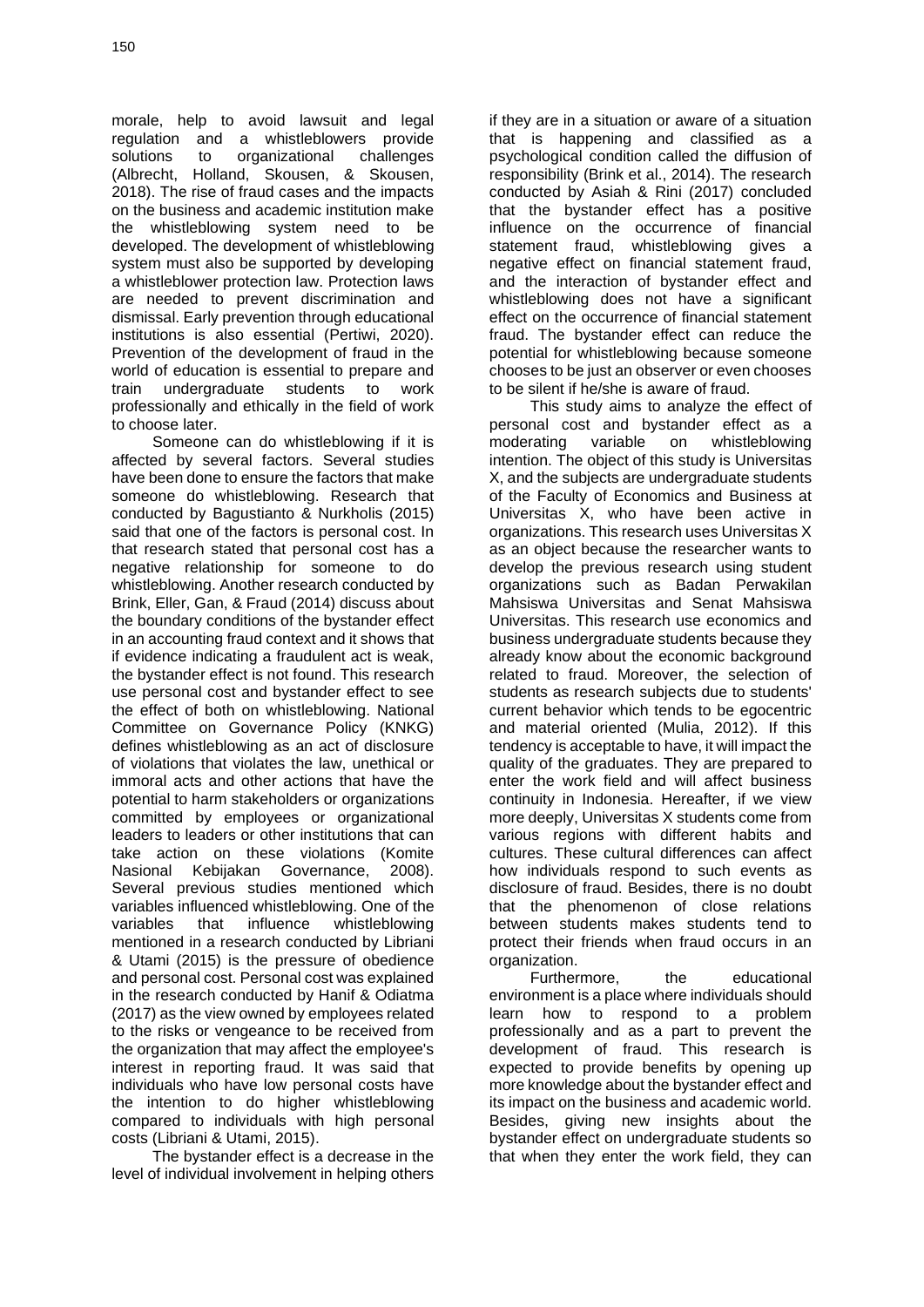have responsibilities and become professionals.

#### **RESEARCH METHODS**

Based on the hypothesis, the researcher formalizes a theoretical framework as in figure 1.0 above. This research is a descriptive quantitative study that processes numerical data to determine the effect between personal cost, bystander effect and whistleblowing intention. SPSS is used to analyze the data of this study. In testing the hypothesis, this study uses the interaction test or Moderated Regression Analysis.

#### **Population and Sample**

This study uses a quantitative approach with Business and Economics Faculty students of Universitas X, who are active in student organizations such as BPMF and SMF, as the objects. The researcher uses a saturation sampling method, which means the researcher uses all of the population as the research sample. The researcher uses this method is because the researcher wants to focus on the economic and business undergraduate students more. Also, they already know about the economic background related to fraud. The total members of the SMF and BPMF faculties of economics and business are 72 people. In this study, the researcher used all male and female respondents.

#### **Operational Definition of Variables**

The use of questionnaires in this study is adopted from several previous studies. This questionnaire is intended to assess the relationship between the dependent and independent variables through the moderating variables. The dependent variable used is the intention to do whistleblowing, the independent variable is the personal cost, and the moderating variable is the bystander effect. For a more detailed explanation about each variable, the researcher defines each variable and provides measurements based on previous research that uses a Likert scale to measure each variable is described in table 1.0 below:

| Table 1                  |  |
|--------------------------|--|
| <b>Five Likert Scale</b> |  |

| Scale | Definition              |  |
|-------|-------------------------|--|
|       | <b>Totally Disagree</b> |  |
|       | <b>Disagree</b>         |  |
|       | Neutral                 |  |
|       | Agree                   |  |
|       | <b>Totally Agree</b>    |  |

#### **Table 2 Operational Definition**

| <b>Variables</b>                       | <b>Definitions</b>                                                                                                                                                                                           |                | <b>Indicators</b>                                                                |                            | <b>Measurements</b>                                                     |
|----------------------------------------|--------------------------------------------------------------------------------------------------------------------------------------------------------------------------------------------------------------|----------------|----------------------------------------------------------------------------------|----------------------------|-------------------------------------------------------------------------|
| Whistlebl<br>owing<br><b>Intention</b> | Someone's<br>urge to do<br>whistleblowing<br>(Winardi,<br>2015).                                                                                                                                             | 1.<br>2.<br>3. | Report<br>anonym<br>ously<br>Report<br>with<br>identity<br>Behavio<br>ral Belief | 1.<br>2.<br>3.<br>4.<br>5. | Totally<br>Disagree<br>Disagree<br>Neutral<br>Agree<br>Totally<br>Agree |
| <b>Personal Cost</b>                   | Risks that<br>may be<br>experienced<br>by an<br>individual as a<br>result of fraud<br>reporting<br>(Winardi,<br>2015).                                                                                       | 1.<br>2.       | Threat level<br>Personal risk                                                    | 1.<br>2.<br>3.<br>4.<br>5. | Totally<br>Disagree<br>Disagree<br>Neutral<br>Agree<br>Totally<br>Agree |
| <b>Bystander Effect The bystander</b>  | effect is a social<br>phenomenon<br>where the higher<br>the number of<br>people who are at<br>the scene, the<br>less likely it is<br>that other people<br>will provide aid<br>(Meinarno &<br>Sarwono, 2009). | 1.<br>2.<br>3. | Social<br>influence<br>Audience<br>barriers<br>Diffusion of<br>responsibility    | 1.<br>2.<br>3.<br>4.<br>5. | Totally<br>Disagree<br>Disagree<br>Neutral<br>Agree<br>Totally<br>Agree |

# **Analysis Technique**

This study uses moderated regression analysis to see the effect of personal cost on the intention to do whistleblowing with the bystander effect as a moderating variable. Before using the moderated regression model, we must do the Validity and Reliability test of the questionnaire, followed by the classical Assumption tests consisting of normality test, multicollinearity test, and heteroskedastic test. Moderated Regression formula:

 $Y = \alpha + \beta X_1 + \beta 2X_2 + \beta 3X_1X_2 + e$ 

- $Y = Whistleblowing Invention$
- = Intercept Value  $\Box$
- ꞵ1…ꞵ3 = Coefficient of regression direction
- $X1 =$  Personal Cost
- $X2 = Bystander Effect$

X1X2 = Interaction between personal cost and bystander effect

 $E = Err$ or

#### **RESEARCH RESULTS AND DISCUSSION**

#### **Determination of Research Samples**

This research was conducted by distributing questionnaires via google form to respondents who are active members of the Senat Mahasiswa and Badan Perwakilan Mahasiswa of the Faculty of Economics and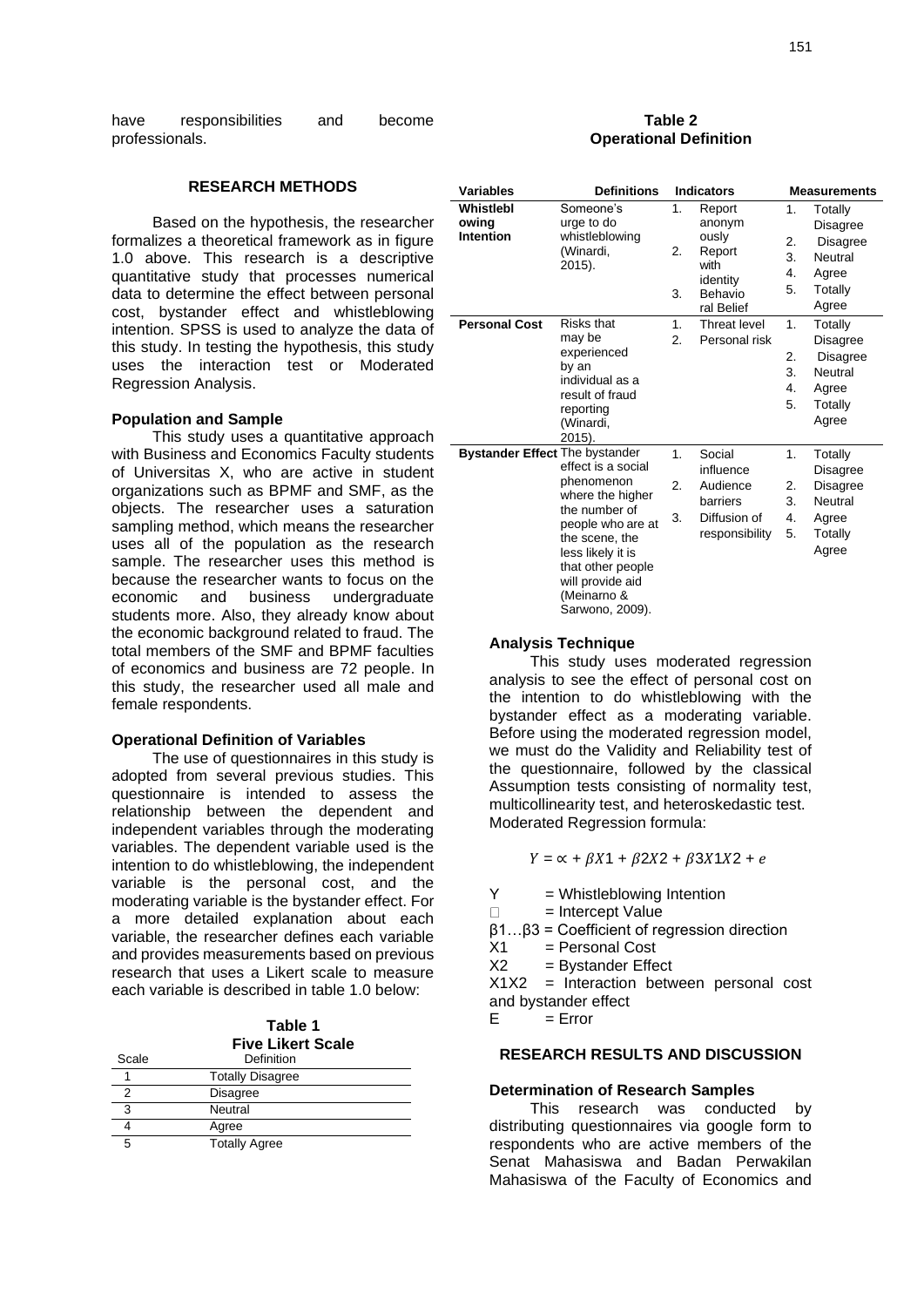Business. From a total of 75 respondents, a total of 75 were filled in.

#### **Descriptive statistics Table 3 Descriptive Statistical Test Result**

|                                |    | N Minimu<br>m | Maxim<br>um | Mean  | Std.<br>Devia<br>tion |
|--------------------------------|----|---------------|-------------|-------|-----------------------|
| <b>Personal Cost</b>           | 75 | 19            | 35          | 29.64 | 4.525                 |
| <b>Bystan</b><br>der<br>Effect | 75 | 28            | 45          | 36.76 | 4.324                 |
| Whistleblowing<br>Intention    | 75 | 15            | 45          | 33.67 | 6.979                 |
| Valid<br>N<br>(listwi<br>se)   | 75 |               |             |       |                       |

Source: Based on primary data (2020)

The analysis in table 3 is used to show the results of the mean, minimum, maximum, and standard deviation of each variable used in this study. Based on the results of the calculations in table 3, it can be seen that there are 75 samples used in this study. The personal cost variable has the lowest value of 19, the highest value of 35, an average of 29.64, and a standard deviation of 4.525. The bystander effect is the lowest value was 28, the highest value was 45, the average was 36.76, and the standard deviation was 4.324. Moreover, the whistleblowing intention variable has the lowest value of 15, the highest value of 45, an average of 33.67, and a standard deviation of 6.979. This data shows that this study has useful quality data with an average value more significant than the standard deviation value. From the data above, it can be concluded that 29.64% of respondents believe that personal cost affects the intention to do whistleblowing. Then, 36.76% of respondents believe that the bystander effect can strengthen the effect of personal cost on the intention to do whistleblowing.

#### **Validity Test**

A set of the questionnaire can be claimed as valid if the Sig.  $(2\t-|1) < 0.05$ . Table result data of validity test is presented in table 3.0 as follows,

**Table 4 Validity Test Test Results**

| <b>Variables</b>   | Pearson<br>Correlatio<br>n | Significant Explanati<br>(2-tailed) | on    |
|--------------------|----------------------------|-------------------------------------|-------|
| Personal Cost (X1) |                            |                                     |       |
| X1.1               | 0.496                      | 0.000                               | Valid |
| X1.2               | 0.812                      | 0.000                               | Vald  |

| X1.3 | 0.748                        | 0.000 | Valid |
|------|------------------------------|-------|-------|
| X1.4 | 0.881                        | 0.000 | Valid |
| X1.5 | 0.657                        | 0.000 | Valid |
| X1.6 | 0.556                        | 0.000 | Valid |
| X1.7 | 0.657                        | 0.000 | Valid |
|      | Bystander Effect (Z)         |       |       |
| Z1.1 | 0.611                        | 0.000 | Valid |
|      |                              |       |       |
| Z1.2 | 0.506                        | 0.000 | Valid |
| Z1.3 | 0.578                        | 0.000 | Valid |
| Z1.4 | 0.690                        | 0.000 | Valid |
| Z1.5 | 0.611                        | 0.000 | Valid |
| Z1.6 | 0.390                        | 0.000 | Valid |
| Z1.7 | 0.543                        | 0.000 | Valid |
| Z1.8 | 0.535                        | 0.000 | Valid |
| Z1.9 | 0.554                        | 0.000 | Valid |
|      | Whistleblowing Intention (Y) |       |       |
| Y1.1 | 0.669                        | 0.000 | Valid |
| Y1.2 | 0.652                        | 0.000 | Valid |
| Y1.3 | 0.857                        | 0.000 | Valid |
| Y1.4 | 0.645                        | 0.000 | Valid |
| Y1.5 | 0.669                        | 0.000 | Valid |
| Y1.6 | 0.652                        | 0.000 | Valid |
| Y1.7 | 0.857                        | 0.000 | Valid |
| Y1.8 | 0.645                        | 0.000 | Valid |
| Y1.9 | 0.645                        | 0.000 | Valid |

Source: Based on primary data (2020)

Based on table 4.0 above, it can be seen that the majority of the Sig. (2-tailed) values that are owned by each question are less than 0.05. From the data above, it can be concluded that the questionnaire used is valid.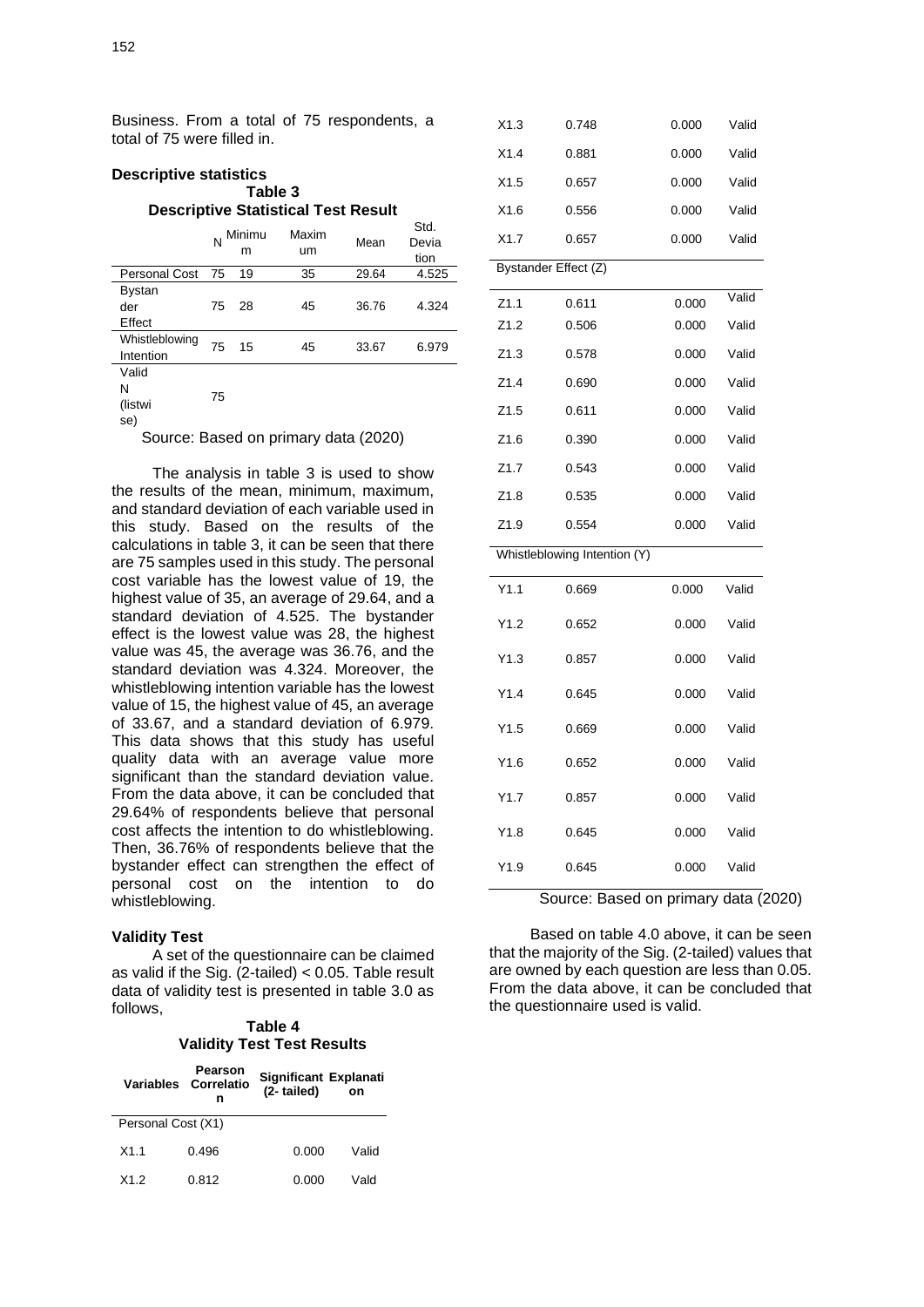#### **Realibility Test**

A questionnaire can be said to be reliable if it offers consistent results and the Alpha value of the Cronbach's Alpha is greater than 0.60. The result of the reliability test is presented in Table 5.0 as follows,

|                              | Table 5 |  |
|------------------------------|---------|--|
| <b>Reability Test Result</b> |         |  |

| <b>Variables</b>                | Cronbach's r-table |      | <b>Explanati</b> |
|---------------------------------|--------------------|------|------------------|
|                                 | Alpha              |      | on               |
| Personal Cost<br>(X1)           | 0.822              | 0.60 | Reliable         |
| <b>Bystander Effect</b><br>(Z)  | 0.713              | 0.60 | Reliable         |
| Whistleblowing<br>Intention (Y) | 0.863              | 0.60 | Reliable         |

Source: Based on primary data (2020)

Based on the data in table 5, it shows that the reliability value of the personal cost, bystander effect, and whistleblowing intention variables has a greater value than the r-table value. Hence, it can be concluded that the instruments contained in all of the above variables are reliable.

#### **Normality Test**

The data which is more than 30  $(n > 30)$ is assumed as normal. In this research the normality test uses Asymp. Sig. (2-tailed) in which the result is .073d It means that the data can be claimed as normal because it is greater than 0.05.

One-Sample Kolmogorov-Smirnov Test

|                                    |                        | Unstandardize<br>d Residual |
|------------------------------------|------------------------|-----------------------------|
| N                                  |                        | 75                          |
| Normal Parameters<br>a,b           | Mean<br>Std. Deviation | ,0000000                    |
|                                    |                        | 6,28520282                  |
| Most Extreme<br><b>Differences</b> | Absolute<br>Positive   | .098                        |
|                                    | Negative               | .055                        |
|                                    |                        | -.098                       |
| <b>Test Statistic</b>              |                        | .098                        |
| Asymp. Sig. (2-<br>tailed)         |                        | $,073^C$                    |

Source: Based on primary data (2020)

#### **Heteroscedascity Test**

From the picture below, it can be concluded that there is no heteroscedasticity in this study. This is indicated by the points that do not form a certain pattern. Then the points are spread above and below the 0 on the X and Y axes.



**Graph 1 Heteroscesdasticity Test Result** Source: Based on primary data (2020)

#### **Multicolinearity Test**

The method used to test multicolinearity is to look at tolerance and VIF for each variable contained in the coefficient table. This study is said to have no multicolinearity if the tolerance value is  $> 0.1$  and the VIF value is  $< 10$ .

**Table 2 Multicolinearity Test Result** Colinearity Statistics

|       | <b>CUILICATILY OLALISTICS</b> |           |       |  |
|-------|-------------------------------|-----------|-------|--|
| Model |                               | Tolerance | VIF.  |  |
|       | (Constant)                    |           |       |  |
|       | Personal Cost (X1)            | .891      | 1.123 |  |
|       | Bystander Effect (Z)          | .891      | 1.123 |  |

Source: Based on primary data (2020)

From the table above, it can be concluded that there is no multicollinearity between the independent variables. It can be seen that each variable has a tolerance value greater than 0.1 and a VIF value smaller than 10.

#### **Simple Linear Regression Test**

From the data in the table below, it can be concluded that the personal cost variable affects the whistleblowing intention variable. The amount of influence given was 6.4%.

# **Table 3 Simple Linear Regression Test**

| Model                                | R                 | R<br>Square | Adjusted R<br>square | Std. Error of the<br>Estimate |  |
|--------------------------------------|-------------------|-------------|----------------------|-------------------------------|--|
|                                      | .253 <sup>a</sup> | .064        | .051                 | 6.799                         |  |
| Source: Based on primary data (2020) |                   |             |                      |                               |  |

#### **Moderated Regression Analysis Test**

| Table 4<br><b>Moderated Regression Analysis Test</b><br><b>Result</b> |       |      |            |                   |  |  |
|-----------------------------------------------------------------------|-------|------|------------|-------------------|--|--|
|                                                                       | R     | R    | Adjusted R | Std. Error of the |  |  |
| Model<br>Square<br>Estimate<br>square                                 |       |      |            |                   |  |  |
|                                                                       | .557a | .311 | .281       | 5.916             |  |  |

Source: Based on primary data (2020)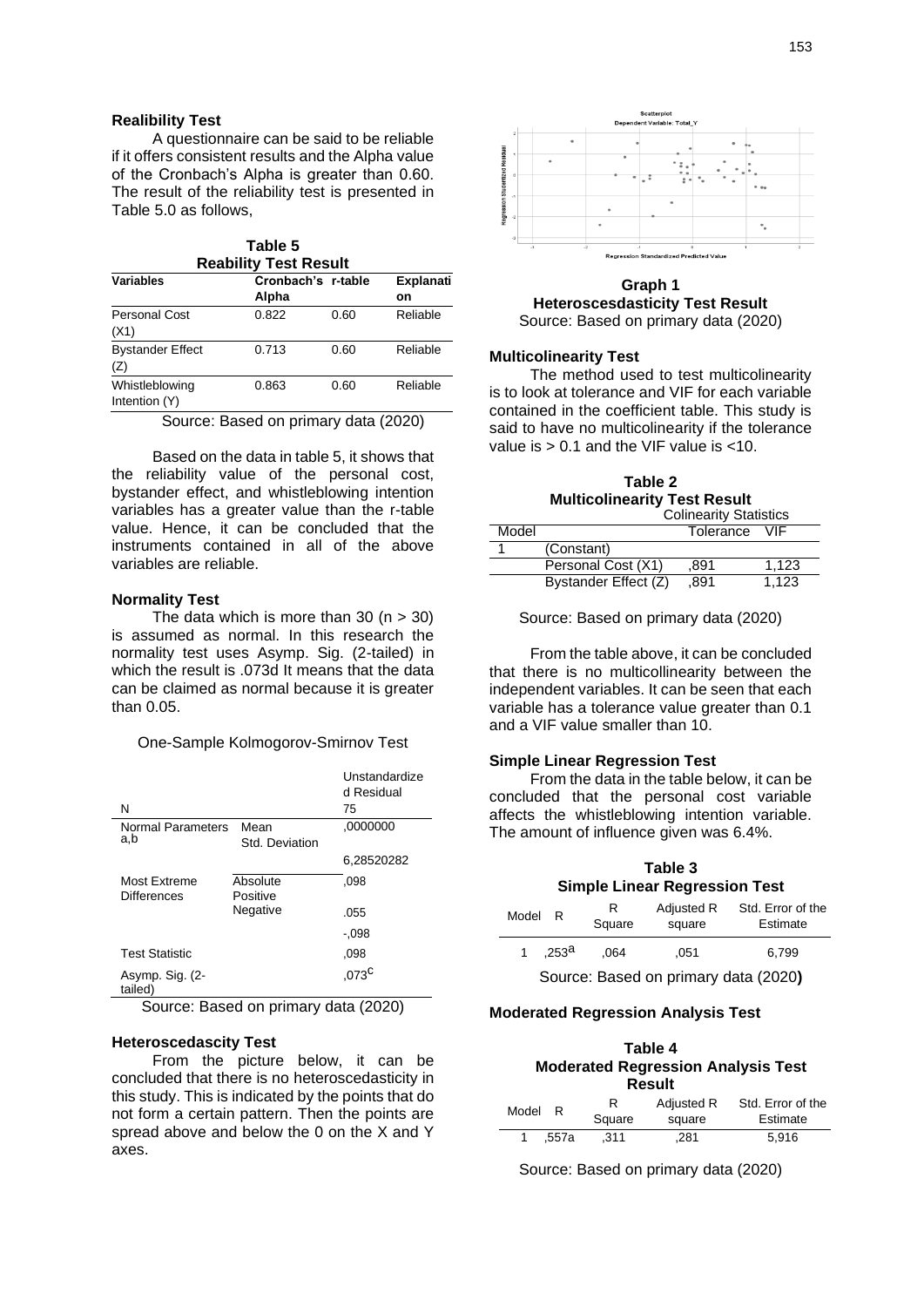The table above is the result of the analysis after adding bystander effect as a moderating variable. If we look at the results of the calculation of adjusted R square, the value of adjusted R square increases to 28.1% which previously was valued at 5.1 %. Thus, it can be concluded that the bystander effect as a moderating variable can strengthen or increase the effect of personal cost on whistleblowing intention.

#### **Partial T Test**

From the table below it can be seen that the personal variable cost (X1) provides a parameter coefficient value of (- 7,020) with a significance value of  $0,000$  ( $< 0.05$ ), the variable bystander effect (Z) provides a parameter coefficient value of (- 5,731) with a significance value of  $0,000$ .  $( $0.05$ )$  and the results of personal cost moderation with the bystander effect provide a parameter coefficient value of 0.198 with a significance value of  $0.000$  ( $< 0.05$ ). With a significance value smaller than 0.05, it can be concluded that personal cost and bystander effect that has a partial effect on whistleblowing intention From the table below, it can be seen that the personal variable cost (X1) provides a parameter coefficient value of (- 7,020) with a significance value of 0,000 (<0.05), the variable bystander effect (Z) provides a parameter coefficient value of (- 5,731) with a significance value of 0,000. (<0.05). The results of personal cost moderation with the bystander effect provide a parameter coefficient value of 0.198 with a significance value of 0.000 (<0.05). With a significance value smaller than 0.05, it can be concluded that personal cost and bystander effect that has a partial effect on whistleblowing intention.

# **Table 5 Partial T Test**

| Coefficients <sup>a</sup> |                                                  |                                            |               |                                              |       |      |
|---------------------------|--------------------------------------------------|--------------------------------------------|---------------|----------------------------------------------|-------|------|
|                           |                                                  | Unsta<br>ndardi<br>zed<br>Coeffi<br>cients |               | Standar<br>dized<br>Coeffici<br>ents<br>Beta | t     | Siç  |
| Mo<br>del                 |                                                  | В                                          | Std.<br>Error |                                              |       |      |
|                           | $\overline{\text{(Constant)}}_{235,224}$         |                                            | 42,538        |                                              | 5,530 | ,000 |
|                           | Personal<br>Cost                                 | $-7.020$                                   | 1,498         | $-4,552$                                     | 4,688 | ,000 |
|                           | <b>Bystand</b><br>er Effect                      | $-5,731$                                   | 1,137         | $-3,550$                                     | 5,038 | ,000 |
|                           | Perso<br>nal<br>Cost*B<br>ystand<br>er<br>Effect | ,198                                       | ,040          | 6,840                                        | 5,000 | ,000 |

Source: Based on primary data (2020)

#### **DISCUSSION**

#### **Personal Cost**

Personal Cost is a view of the risk that individuals will receive when they report fraud (Winardi, 2015). This study shows that personal cost has a negative effect on whistleblowing intention with a low significant level. This shows that the first hypothesis is accepted. This phenomenon can occur due to several aspects such as the influence of functional positions in the organization, organizational environment, social sanctions received after reporting fraud. Also, the lack of fraud reporting facilities that protect the identity of students as reporters. Due to some of the above aspects, it is risky for undergraduate students to report fraud that occurs because the reporting system and their identity security are not guaranteed. Therefore, this result is in accordance with research conducted by Bagustianto & Nurkholis (2015), Adli & Uswati Dewi (2019), and Lestari & Yaya (2017) which states that personal costs have a negative effect on whistleblowing intention.

#### **Bystander Effect**

<sup>t Sig</sup> which stated that the higher the personal cost The bystander effect is reduces of individual involvement in helping behavior when others are aware of the situation (Brink et al., 2014). This study states that the bystander effect has negative results with a low level of significance. Therefore, the second hypothesis can be accepted. The negative value possessed by the bystander effect as a moderating variable strengthens the negative effect of personal cost on whistling blowing intention. Risks such as the leakage of the reporter's identity and social sanctions that will be received from the organizational environment make undergraduate students tend to become observers, which results in low interest in whistleblowing intention. This result is in accordance with research conducted by Hanif & Odiatma (2017), Nickolan, Handajani, & Hermanto (2018), and Vinancia et al., (2019) of the individual, the lower the intention to do whistleblowing.

### **CONCLUSIONS AND SUGGESTIONS**

Based on the results of testing and calculations, it can be concluded that personal cost has a negative effect on the intention to do whistleblowing. The negative effect of personal cost is further strengthened by the moderating  $^{00}$  variable's negative influence, which is the bystander effect. This means that the more negative the bystander effect value, the more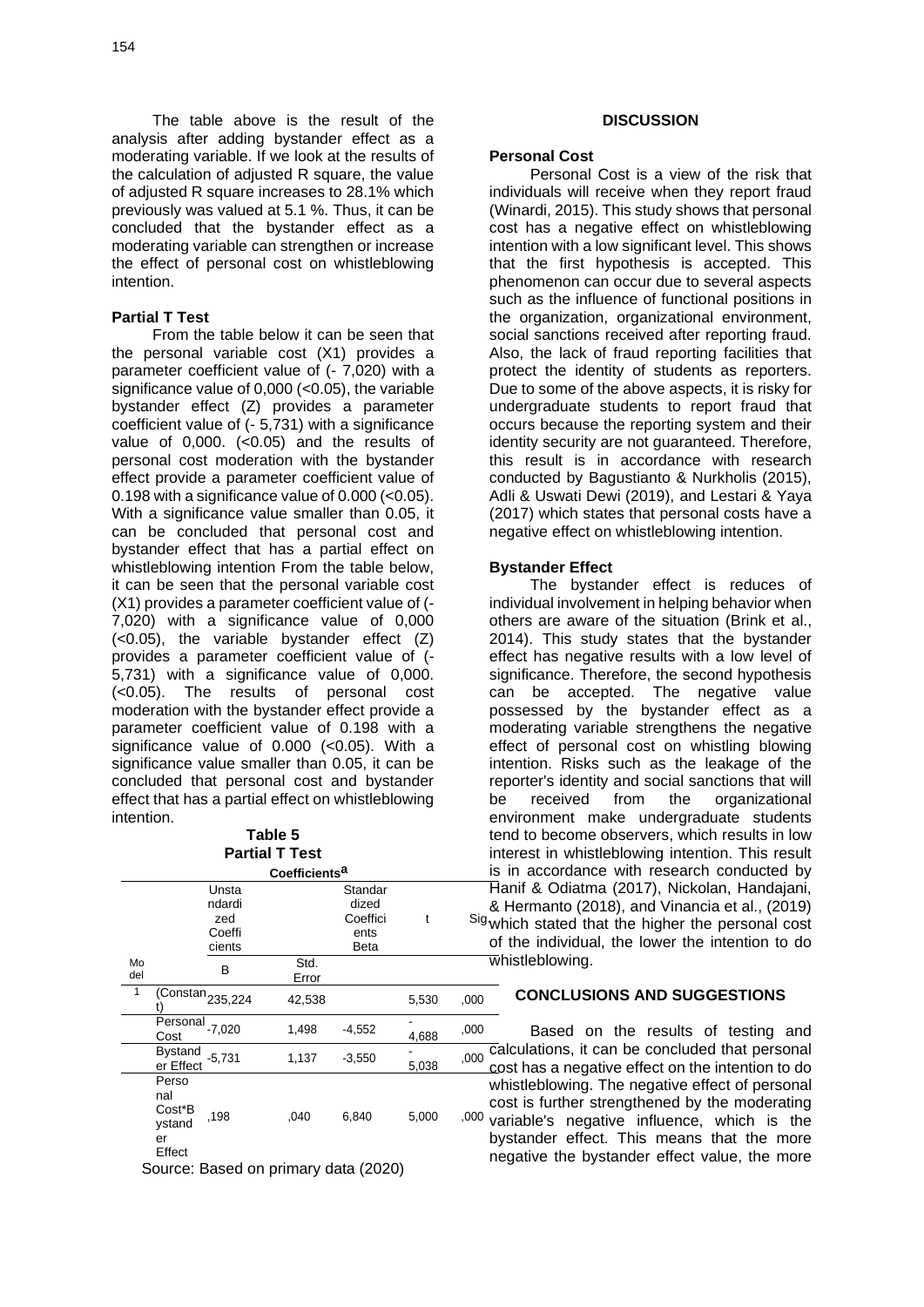negative the personal cost value and the lower the intention to do whistleblowing.

This study has several limitations. This study only uses one independent variable and one moderating variable. Where it is still possible to add other variables, moreover, this research respondents' scope is narrow because it only focuses on the member of Senat Mahasiswa and Badan Perwakilan Mahasiswa Fakultas Ekonomika dan Bisnis, Universitas X.

A suggestion that can be given by the writer to the next researchers is that the researchers can use different objects or a combination of different variables such as religiosity. The selection of research samples can also be expanded so that the results are not only focused on a particular sample but also generalized. Other objects such as members of Senat Mahasiswa or Badan Perwakilan Mahasiswa from other faculties can provide a new insight into whistleblowing intention, personal cost, and Bystander effect.

# **REFERENCES**

- Adli, A. J. N., & Uswati Dewi, N. H. (2019). The effect of personal cost, anticipatory socialization, and gender on whistleblowing intention. *The Indonesian Accounting Review*, 7(2), 211–218. <https://doi.org/10.14414/tiar.v7i2.1601>
- Ajzen, I. (2005). Multivariate Research Srategies. *Law of Human Behavior*.
- Albrecht, C. O., Holland, D. V, Skousen, B. R., & Skousen, C. J. (2018). The Significance of Whistleblowing as an Anti-Fraud Measure. *Journal of Forensic & Investigative Accounting*, 10(1), 1–13.
- Asiah, N., & Rini, D. S. (2017). Pengaruh Bystander Effect Dan Whistleblowing Terhadap Terjadinya Kecurangan Laporan Keuangan. *Nominal, Barometer Riset Akuntansi Dan Manajemen*, 6(1). [https://doi.org/10.21831/nominal.v6i1.143](https://doi.org/10.21831/nominal.v6i1.14336) [36](https://doi.org/10.21831/nominal.v6i1.14336)
- Association of Certified Fraud Examiners. (2018). Global Study on Occupational Fraud and Abuse. *Report to the Nations*, 10, 80.
- Association of Certified Fraud Examiners Indonesia. (2016). Survai Fraud Indonesia. *ACFE Indonesia Chapter*, 1– 66.

<https://doi.org/10.1201/9781315178141-3>

Ayu Wardani, C., & Sulhani, S. (2017). Analisis Faktor-Faktor Yang Mempengaruhi Penerapan Whistleblowing System Di

Indonesia. *Jurnal ASET (Akuntansi Riset),* 9(1), 29.

<https://doi.org/10.17509/jaset.v9i1.5255>

- Bagustianto, R., & Nurkholis. (2015). Faktor-Faktor Yang Mempengaruhi Untuk Melakukan Tindakan Whistle-Blowing (Bpk Ri). *Jurnal Ilmiah Mahasiswa*, 3(1).
- Bernawati, Y., & Napitupulu, G. B. (2018). The Effect Of Organizational, Individual, and Demographic Factors On The Whistleblowing Intention. *Journal of Accounting and Strategic Finance*, 1(01),  $1 - 12.$

[https://doi.org/https://doi.org/10.33005/jas](https://doi.org/https:/doi.org/10.33005/jasf.v1i01.21) [f.v1i01.21](https://doi.org/https:/doi.org/10.33005/jasf.v1i01.21)

- Billy, B., Andrianus, A., Yuliati, R., & Adelina, Y. E. (2019). Kecurangan Akademik Pada Mahasiswa Akuntansi Berdasarkan Perspektif Fraud Diamond. *Ekspansi: Jurnal Ekonomi, Keuangan, Perbankan Dan Akuntansi*, 11(2), 157–178. [https://doi.org/10.35313/ekspansi.v11i2.1](https://doi.org/10.35313/ekspansi.v11i2.1346) [346](https://doi.org/10.35313/ekspansi.v11i2.1346)
- Brink, A., Eller, C. K., Gan, H., & Fraud, R. (2014). Advances in Accounting Behavioral Research. *Advances in Accounting Behavioral Research*, 18, 125–154. [https://doi.org/10.1108/s1475-](https://doi.org/10.1108/s1475-%201488_2014_0000017010) [1488\\_2014\\_0000017010](https://doi.org/10.1108/s1475-%201488_2014_0000017010)
- Ferreira, P. C., Simaõ, A. M. V., Ferreira, A., Souza, S., & Francisco, S. (2016). Student Bystander Behavior and Cultural Issues in Cyberbullying: When Actions Speak Louder Than Words. Computers in Human Behavior, 60, 301–311. <https://doi.org/10.1016/j.chb.2016.02.05>
- Hanif, R. A., & Odiatma, F. (2017). Pengaruh Personal Cost Reporting, Status Wrong Doer dan Tingkat Keseriusan Kesalahan Terhadap Whistleblowing Intention. *Jurnal Akuntansi Keuangan Dan Bisnis*, 1(1), 11– 20.
- Haslinda. (2016). *Standar Biaya Sebagai Variabel Moderating (Studi Kasus Pemerintah Daerah Kabupaten Wajo*).
- Hong. (2014). *Kuisioner Pengujian Hubungan Komitmen Profesi dan Sosialisasi Antisipatif Mahasiswa Profesi Akuntansi Dengan Niat Whistleblowing.*
- Komite Nasional Kebijakan Governance. (2008). Pedoman 2008. Retrieved from http://www.knkg-

indonesia.org/dokumen/Pedoman-

Pelaporan-Pelanggaran-Whistleblowing-System-WBS.pdf